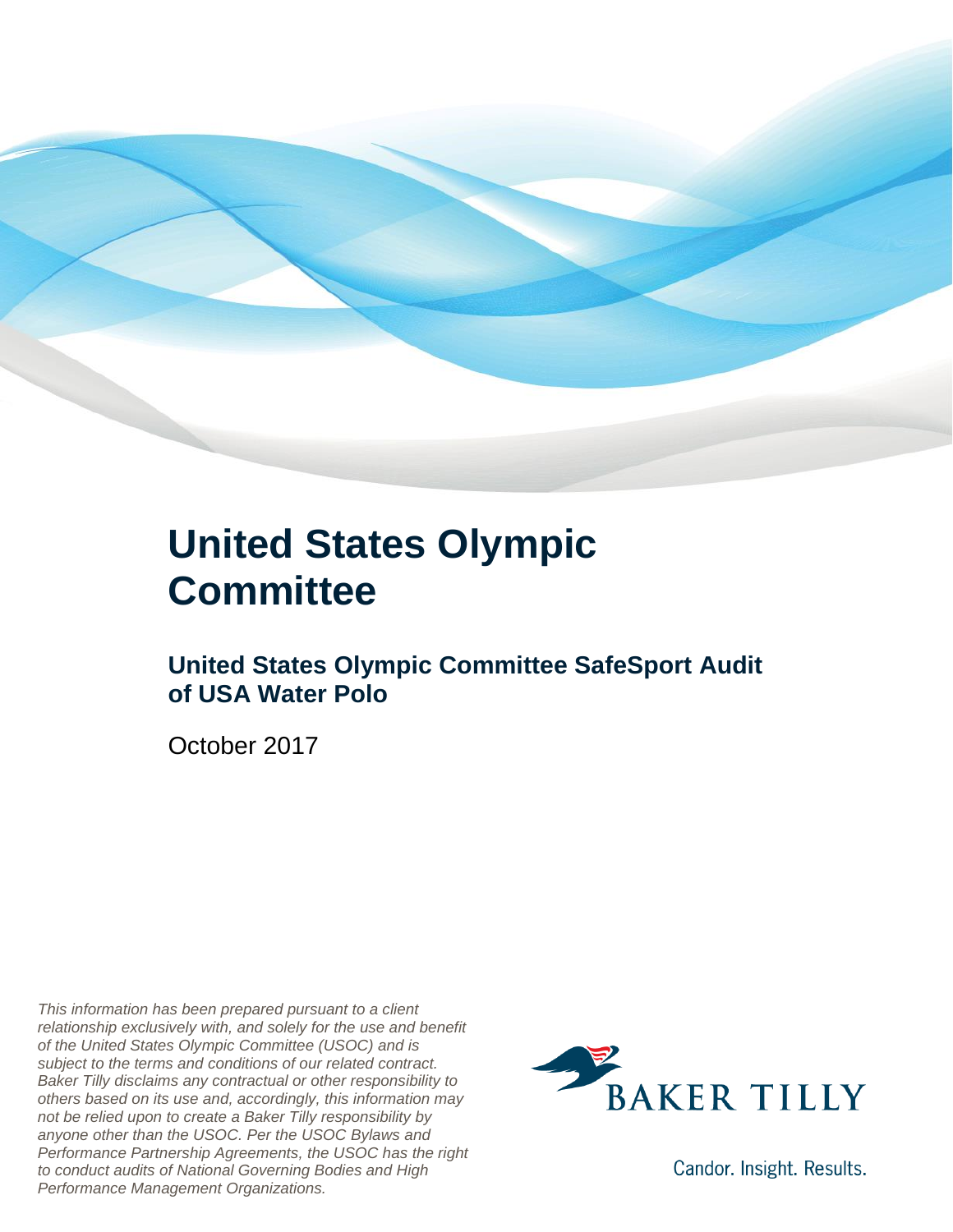

| UNITED STATES OLYMPIC COMMITTEE SAFESPORT AUDIT OF USA |  |
|--------------------------------------------------------|--|
|                                                        |  |
|                                                        |  |
|                                                        |  |
|                                                        |  |
|                                                        |  |
|                                                        |  |
|                                                        |  |
|                                                        |  |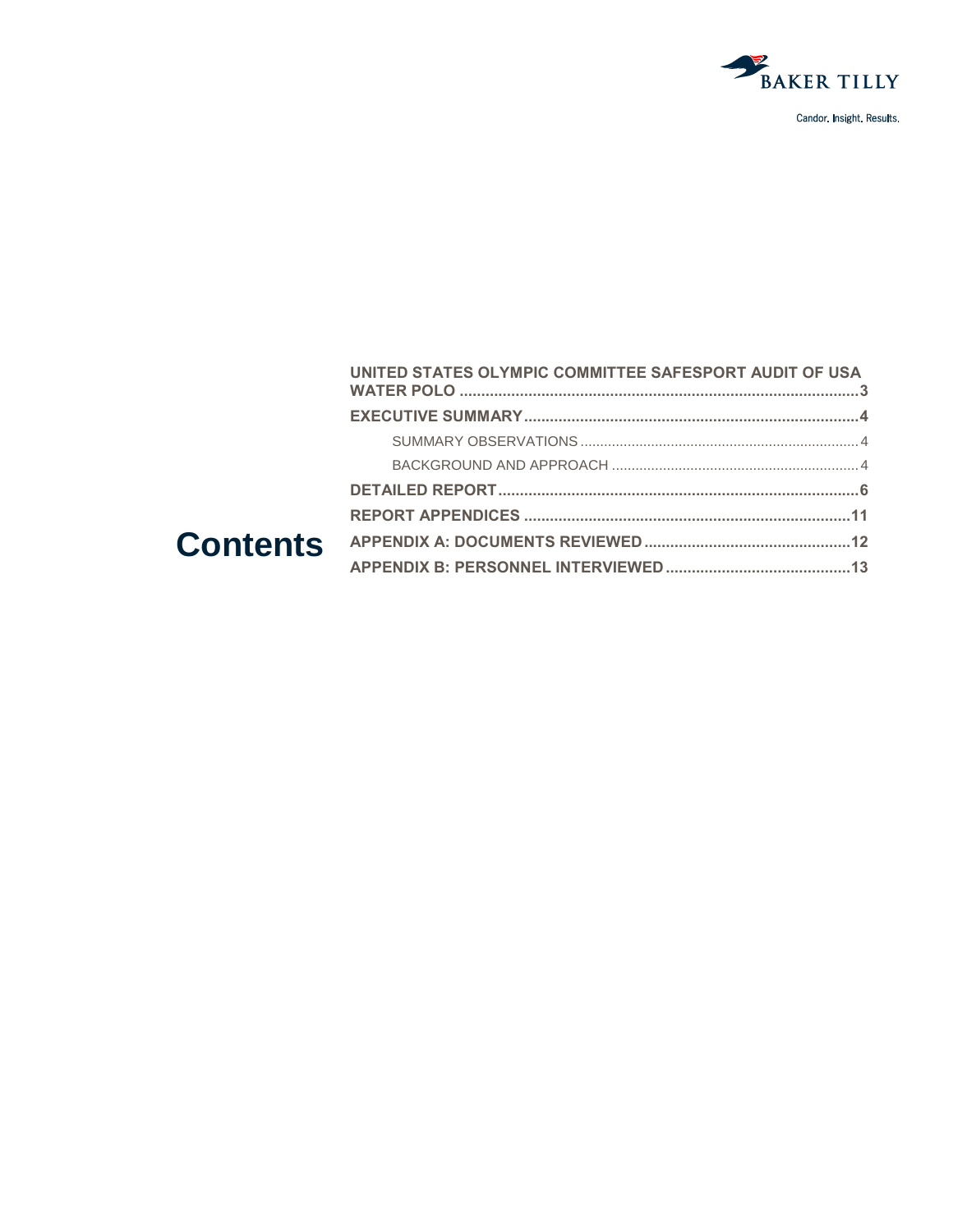

 $\overline{a}$ 

United States Olympic Committee USOC SafeSport Audit of USA Water Polo

## <span id="page-2-0"></span>**United States Olympic Committee SafeSport Audit of USA Water Polo<sup>1</sup>**

<sup>1</sup> To consider the report in its entirety, please refer also to the detailed management response that will appear here [\[Governance Documents\]](https://www.teamusa.org/Footer/Legal/Governance-Documents) within 90 days of the date of this report.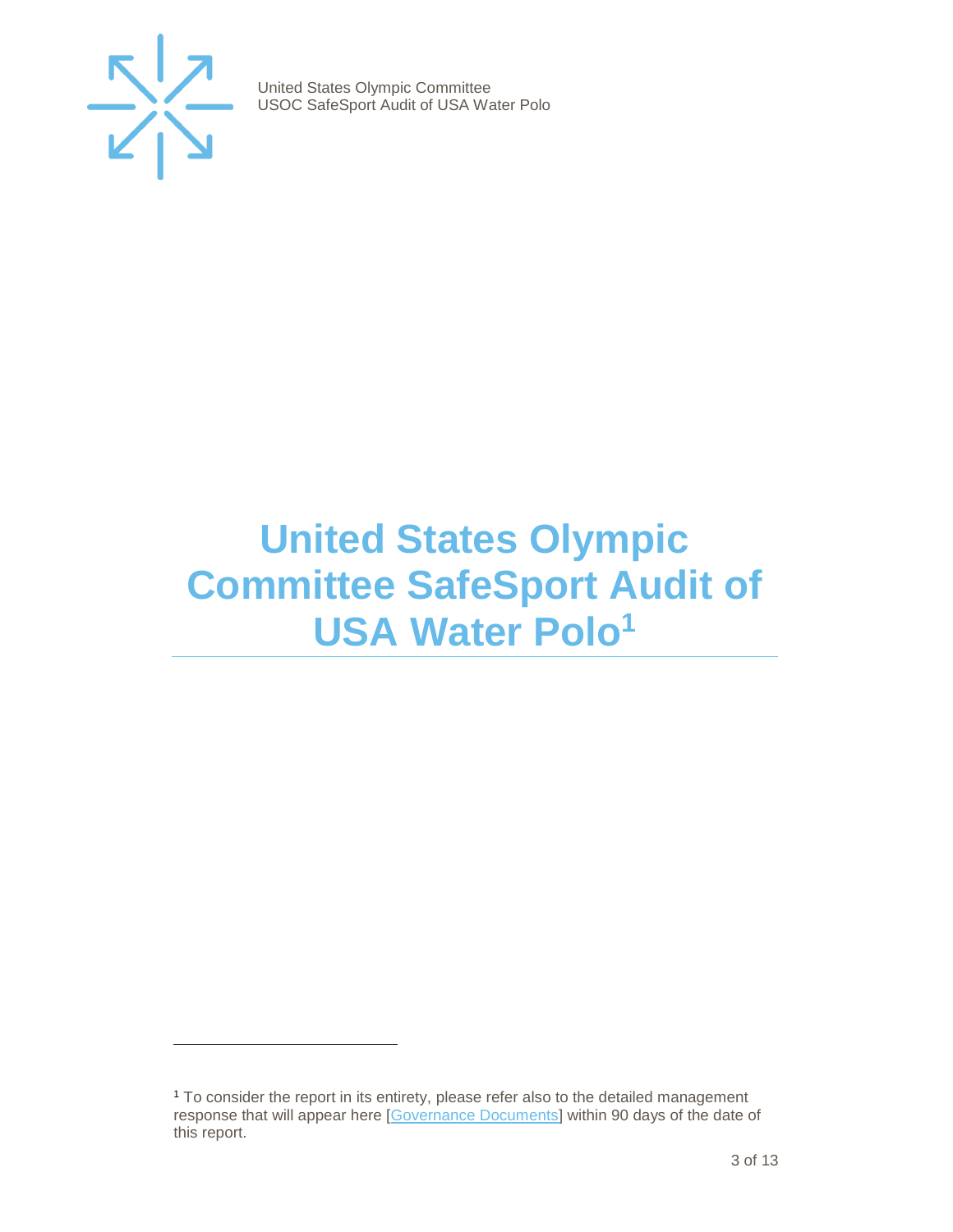

## **Executive Summary**

#### <span id="page-3-1"></span><span id="page-3-0"></span>**Summary Observations**

It shall be the policy of the United States Olympic Committee (USOC) that each National Governing Body (NGBs) adopt a Minimum Standards Policy for Athlete Safety Programs (Athlete Safety Standards) by December 31, 2013<sup>2</sup>.

We noted the following opportunities to enhance the design of USA Water Polo (USAWP) compliance with the Athlete Safety Standards:

- **Athlete Safety Standards - Prohibited Conduct**  USA Water Polo has a separate Code of Conduct tailored to athletes, coaches and referees along with a SafeSport policy and SafeSport content on their website. The prohibited conduct is specifically listed in the SafeSport document and on the USA Water Polo SafeSport website; however, the links included both in the SafeSport website content and the SafeSport Policy, which are supposed to reference content from SafeSport.org are broken and do not provide any further information.
- **Athlete Safety Standards - Criminal Background Checks and Education and Training Testing** – Five individual selected for testing (50% of the selected individuals) did not have a criminal background check conducted and did not complete education and training requirements during the testing period (i.e., May 1, 2016 through April 30, 2017).
- **Athlete Safety Standards - Criminal Background Checks and Education and Training Policy Requirements** – USA Water Polo's SafeSport-related documentation and administrative material only specifically requires that coaches and officials complete criminal background checks and education and training requirements. However, documentation provided by USAWP indicates that the "List of individuals who are formally authorized, approved, or appointed to a position of authority over, or have frequent contact with athletes" includes "Coaches, Referees, Club Admin, and Team Training/Doctor." There is nothing in the SafeSport documentation that indicates anyone other than coaches and officials are subject to criminal background checks or education and training requirements.

#### <span id="page-3-2"></span>**Background and Approach**

 $\overline{a}$ 

<span id="page-3-3"></span>USOC engaged Baker Tilly Virchow Krause (Baker Tilly), to assist the USOC in the completion of SafeSport audits, to assess compliance with SafeSport policies and procedures at the USOC and all of its NGBs and High Performance Management Organizations (HPMOs).

<sup>2</sup> Effective June 20, 2017 the USOC replaced the Athlete Safety Standards with the NGB Athlete Safety Policy. Due to the timing of this audit, fieldwork was performed in accordance with the Athlete Safety Standards.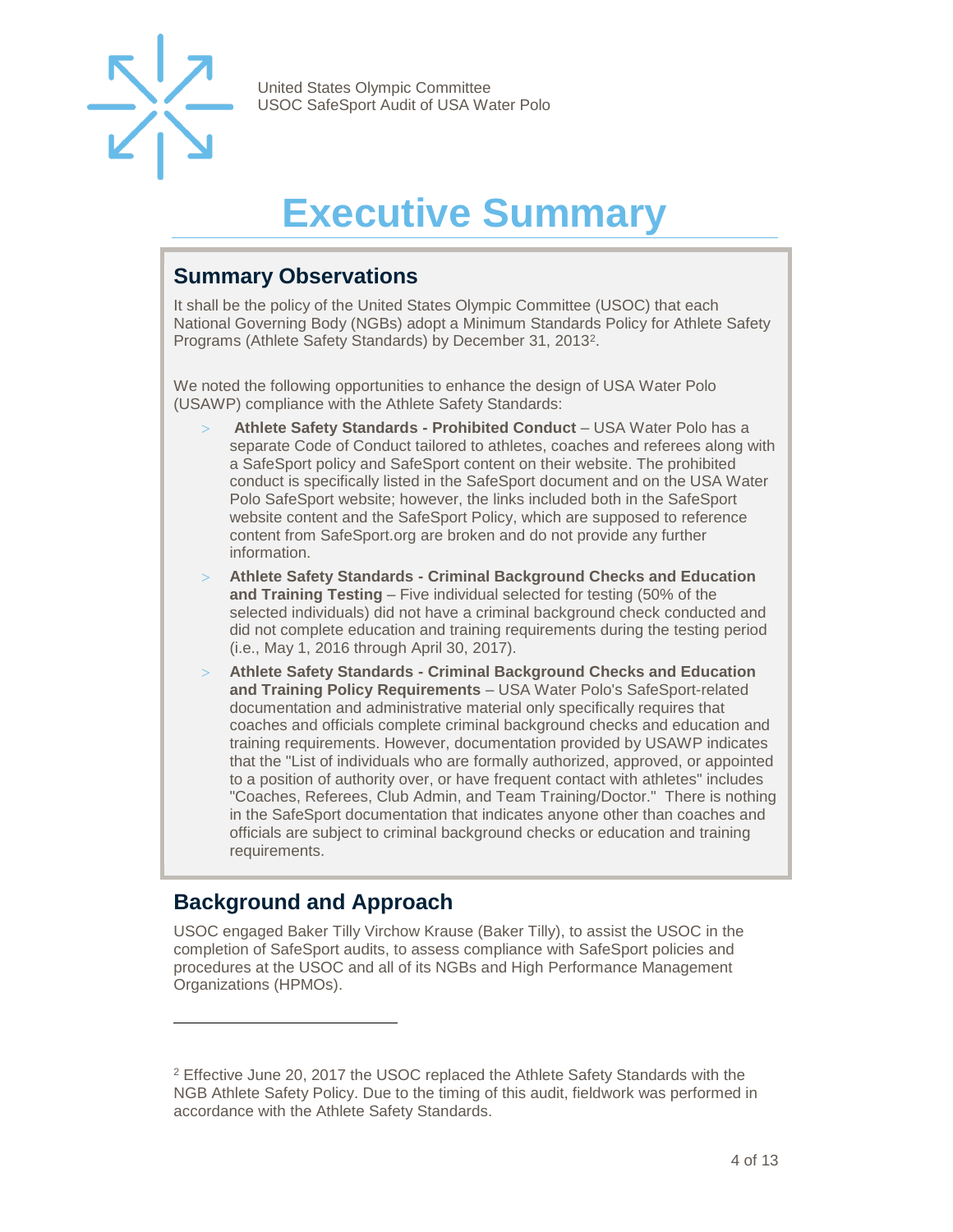

Baker Tilly performed a review of USA Water Polo to evaluate compliance with the Athlete Safety Standards. The following activities were performed for this review of USA Water Polo:

- Developed and executed an audit program that included:
	- Holding a virtual entrance meeting to discuss and document USA Water Polo's SafeSport program and processes.
	- Selecting a sample of ten from the required individuals to ensure a background check was performed and education and training was completed. See **Appendix A** for a list of documents reviewed.
	- Reviewing USA Water Polo's athlete safety policy and determining whether the following was addressed:
		- Required misconduct is prohibited and defined;
		- Reporting procedures are documented; and
		- The grievance process is documented and complies with Athlete Safety Standards.
	- Identifying which individuals are required to undergo a criminal background check and complete education and training.
- $>$  Conducted a virtual exit meeting, if requested, following delivery of the draft report, to discuss audit findings and recommendation(s) with USA Water Polo. See **Appendix B** for a list of individuals interviewed.
- Identified specific observations and recommendations regarding opportunities to enhance compliance with Athlete Safety Standards. Observations include the following attributes: criteria, condition, cause, effect, and recommendation, as set out in the International Professional Practices Framework (IPPF) Standards and Practice Advisory 2410-1.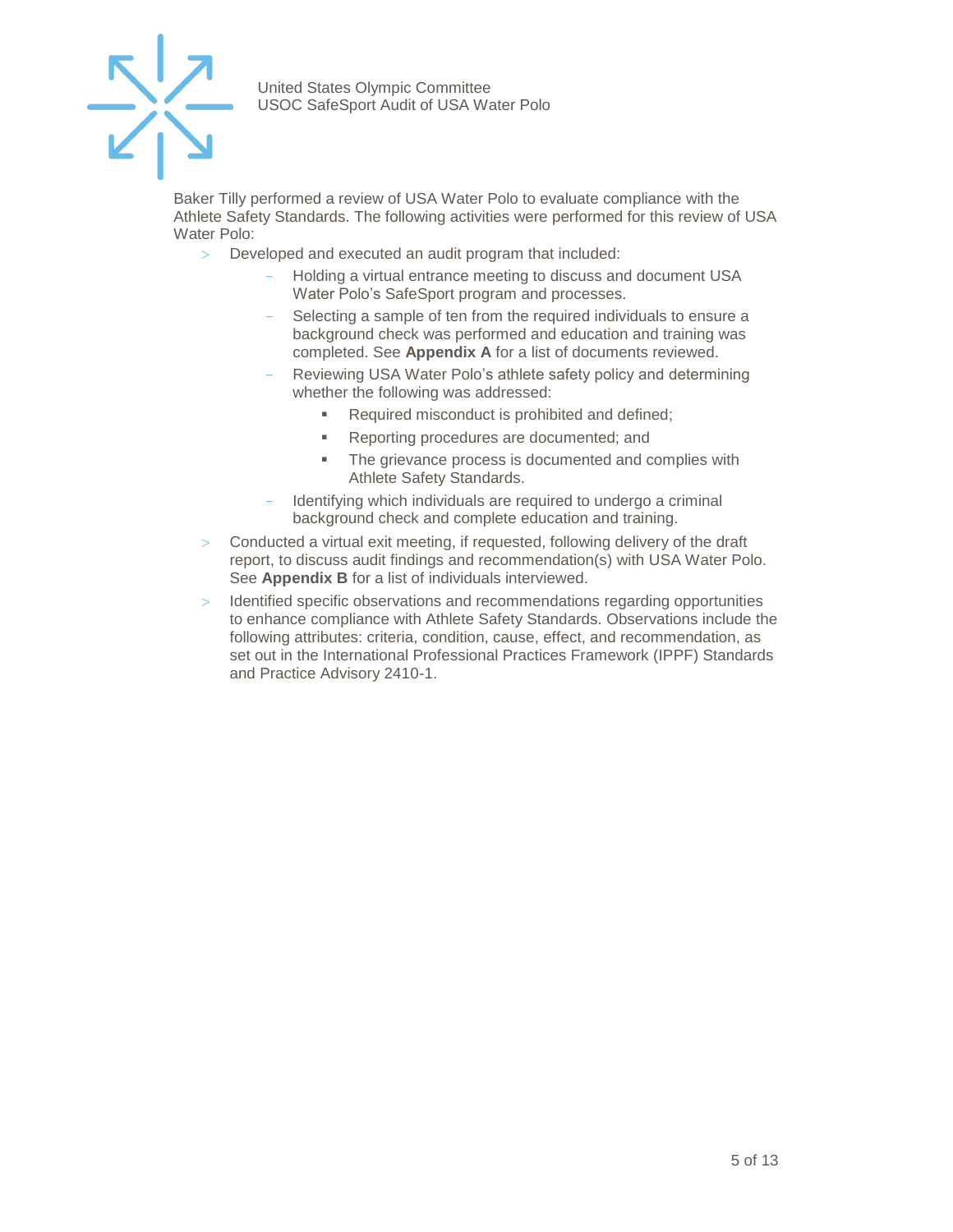

## **Detailed Report**

The tables below represent opportunities to enhance the design and effectiveness of USAWP's compliance with the Athlete Safety Programs and the Center's Code process.

| 1. Athlete Safety Standards - Prohibited Conduct |                                                                                                                                                                                                                                                                                                                                                                                                                                                                                                                                                                                                                                                                                                          |  |
|--------------------------------------------------|----------------------------------------------------------------------------------------------------------------------------------------------------------------------------------------------------------------------------------------------------------------------------------------------------------------------------------------------------------------------------------------------------------------------------------------------------------------------------------------------------------------------------------------------------------------------------------------------------------------------------------------------------------------------------------------------------------|--|
| <b>Criteria</b>                                  | The Athlete Safety Standards requires that each NGB/HPMO<br>shall adopt an athlete safety program that prohibits and defines<br>the following misconduct: Bullying, Hazing, Harassment<br>(including sexual harassment), Emotional Misconduct, Physical<br>Misconduct, and Sexual Misconduct (including child sexual<br>abuse).                                                                                                                                                                                                                                                                                                                                                                          |  |
| <b>Condition</b>                                 | USA Water Polo has a separate Code of Conduct tailored to<br>athletes, coaches and referees along with a SafeSport policy<br>and SafeSport content on their website. The prohibited conduct<br>is specifically listed in the SafeSport document and on the USA<br>Water Polo SafeSport website; however, the links included both<br>in the SafeSport website content and the SafeSport Policy,<br>which are supposed to reference content from SafeSport.org<br>are broken and do not provide any further information.                                                                                                                                                                                   |  |
| Cause                                            | USA Water Polo may not have reviewed and updated its<br>SafeSport-related documentation and administrative materials<br>to include all of the requirements in the Athlete Safety<br>Standards.                                                                                                                                                                                                                                                                                                                                                                                                                                                                                                           |  |
| <b>Effect</b>                                    | USA Water Polo must be in compliance with the Athlete Safety<br>Standards to be a member in good standing. Noncompliance<br>with the Athlete Safety Standards can result in disciplinary<br>action by the USOC including withdrawal of high performance<br>funding.<br>Additionally, stakeholders (e.g., coaches, staff, officials,<br>volunteers, etc.) may not be aware of the specific requirements<br>of the Athlete Safety Standards and could be out of compliance<br>with the requirements and/or may not aware of the prohibited<br>conduct. Also, athletes may have contact with stakeholders who<br>are not aware of SafeSport misconduct and the potential impact<br>to athletes' well-being. |  |
| <b>Recommendation</b>                            | USA Water Polo must update all applicable SafeSport-related<br>documentation and administrative materials to define and<br>specifically prohibit the six types of prohibited misconduct<br>identified in the Athlete Safety Standards. Further, USA Water<br>Polo should update the links included in their SafeSport<br>documentation to the appropriate type of defined misconduct.<br>Compliance with these requirements must be completed within<br>90 days of receipt of the final audit report.                                                                                                                                                                                                    |  |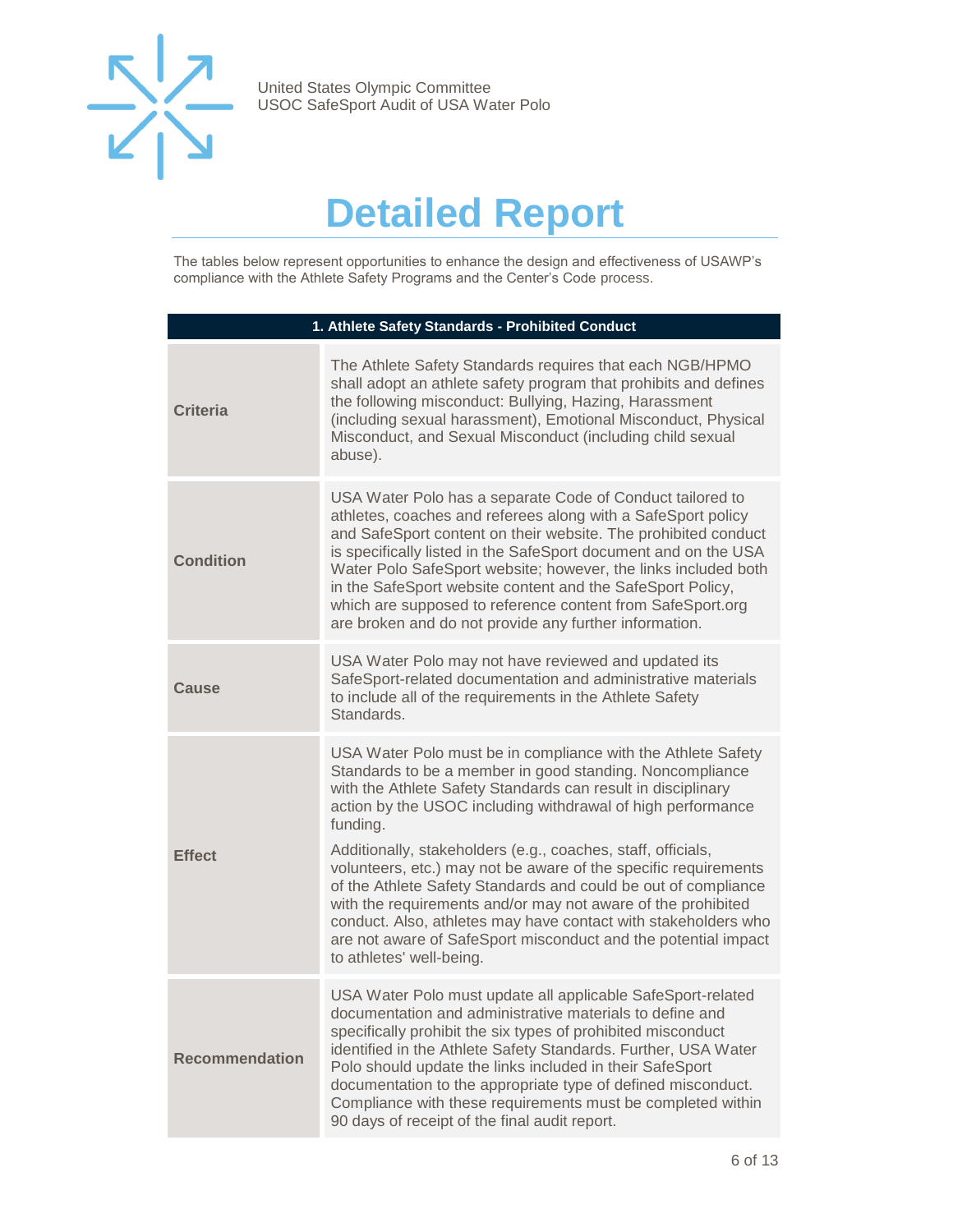

#### **1. Athlete Safety Standards - Prohibited Conduct**

**Management response**

We have already responded to the condition and recommendation and have removed and/or replaced the broken links, directing members to the new safesport.org pages where applicable. We will respond to the USOC with a detailed plan to ensure compliance with the current NGB Athlete Safety Policy. Our plan will be submitted to the USOC within the 90-day timeline referenced above.

| 2. Athlete Safety Standards - Criminal Background Checks and Education and Training<br><b>Testing</b> |                                                                                                                                                                                                                                                                                                                                                                                                                                                                                                                                                                                                                                                                                                 |  |
|-------------------------------------------------------------------------------------------------------|-------------------------------------------------------------------------------------------------------------------------------------------------------------------------------------------------------------------------------------------------------------------------------------------------------------------------------------------------------------------------------------------------------------------------------------------------------------------------------------------------------------------------------------------------------------------------------------------------------------------------------------------------------------------------------------------------|--|
| <b>Criteria</b>                                                                                       | The Athlete Safety Standards state each NGB/HPMO shall<br>require criminal background checks and education and training<br>for those individuals it formally authorizes, approves, or appoints<br>(a) to a position of authority over, or (b) to have frequent contact<br>with athletes.                                                                                                                                                                                                                                                                                                                                                                                                        |  |
| <b>Condition</b>                                                                                      | Five individual selected for testing (50% of the selected<br>individuals) did not have a criminal background check<br>conducted and did not complete education and training<br>requirements during the testing period (i.e., May 1, 2016<br>through April 30, 2017).                                                                                                                                                                                                                                                                                                                                                                                                                            |  |
| Cause                                                                                                 | USA Water Polo may not be consistently tracking and<br>monitoring compliance with the criminal background checks and<br>education and training requirements of the Athlete Safety<br>Standards.                                                                                                                                                                                                                                                                                                                                                                                                                                                                                                 |  |
|                                                                                                       | Per review of the supporting documentation and based on<br>discussions with USA Water Polo personnel, two individuals<br>selected for testing did not complete background checks or<br>SafeSport training because they are under the age of 18 or<br>within 90-days of their 18th birthday. Of the two selected<br>individuals who are under the age of 18, one is a referee<br>member, but has until 8/28/2017 to have a background check<br>conducted and complete SafeSport training and education<br>requirements. The other is a coach member, but has until<br>12/7/2017 and will not be required to have a background check<br>conducted and complete SafeSport training until 3/7/2018. |  |
|                                                                                                       | Further, based on discussion with USA Water Polo personnel,<br>the three other individuals selected for testing that did not have<br>a background check conducted because they were identified as<br>Club Administrators. USA Water Polo personnel, indicated that<br>their role as an administrator did not require them to have a<br>background check conducted or complete SafeSport training<br>and education requirements.                                                                                                                                                                                                                                                                 |  |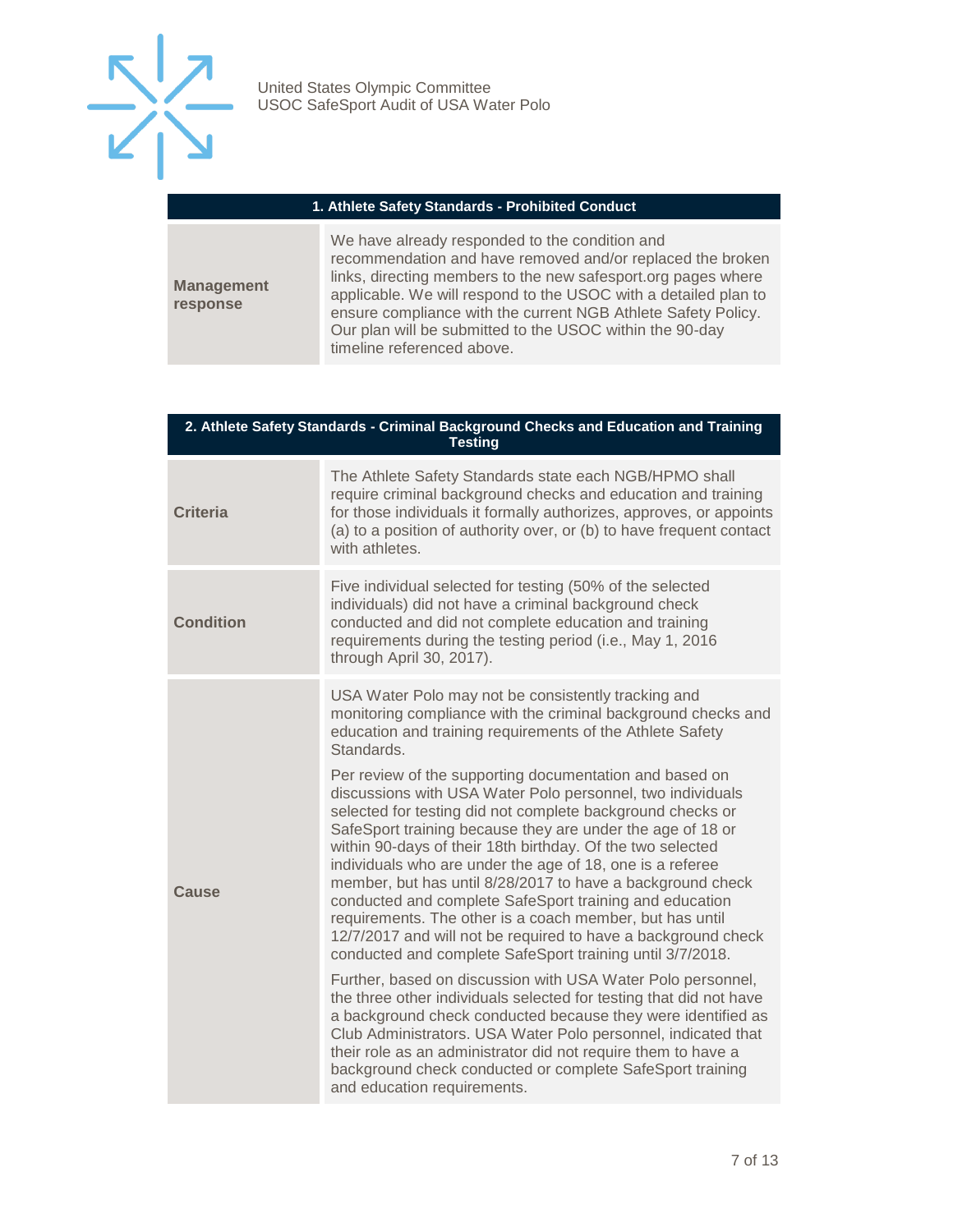

#### **2. Athlete Safety Standards - Criminal Background Checks and Education and Training Testing**

| <b>Effect</b>                 | Individuals USA Water Polo formally authorizes, approves or<br>appoints (a) to a position of authority over, or (b) to have<br>frequent contact with athletes may not be in compliance with the<br>SafeSport program because they have not completed criminal<br>background checks and/or education and training prior to having<br>contact with athletes. USA Water Polo must be in compliance<br>with the Athlete Safety Standards to be a member in good<br>standing. Noncompliance with the USOC's Athlete Safety<br>Standards can result in disciplinary action by the USOC<br>including withdrawal of high performance funding. Also, athletes<br>may have contact with individuals who are unaware of<br>SafeSport misconduct and the potential impact to athletes' well-<br>being and/or have contact with individuals who have a criminal<br>history, which could put athletes at SafeSport-related<br>misconduct risk.        |
|-------------------------------|-----------------------------------------------------------------------------------------------------------------------------------------------------------------------------------------------------------------------------------------------------------------------------------------------------------------------------------------------------------------------------------------------------------------------------------------------------------------------------------------------------------------------------------------------------------------------------------------------------------------------------------------------------------------------------------------------------------------------------------------------------------------------------------------------------------------------------------------------------------------------------------------------------------------------------------------|
| <b>Recommendation</b>         | USA Water Polo must require that individuals it formally<br>authorizes, approves, or appoints (a) to a position of authority<br>over, or (b) to have frequent contact with athletes complete<br>criminal background checks and education and training<br>requirements in a timely manner and before they have contact<br>with athletes to provide assurance that they are educated on the<br>requirements of the Athlete Safety Standards. The USA Water<br>Polo must consistently track and verify criminal background<br>checks and education and training requirements are met for all<br>Required Individuals. Compliance with these requirements must<br>be completed within 90 days of receipt of the final audit report.<br>USA Water Polo should review the testing results and require all<br>necessary individuals to complete the necessary requirements<br>(i.e., criminal background check and/or education and training). |
| <b>Management</b><br>response | Members that hold current club administrator memberships do<br>not have direct supervisory roles over athletes as our coaches<br>or referees do. However, with their administrative position within<br>clubs, we will review our requirements to ensure compliance.<br>We agree with the conditions and recommendation and will<br>respond to the USOC with a detailed plan to ensure compliance<br>with the current NGB Athlete Safety Policy. Our plan will be<br>submitted to the USOC within the 90-day timeline referenced<br>above.                                                                                                                                                                                                                                                                                                                                                                                               |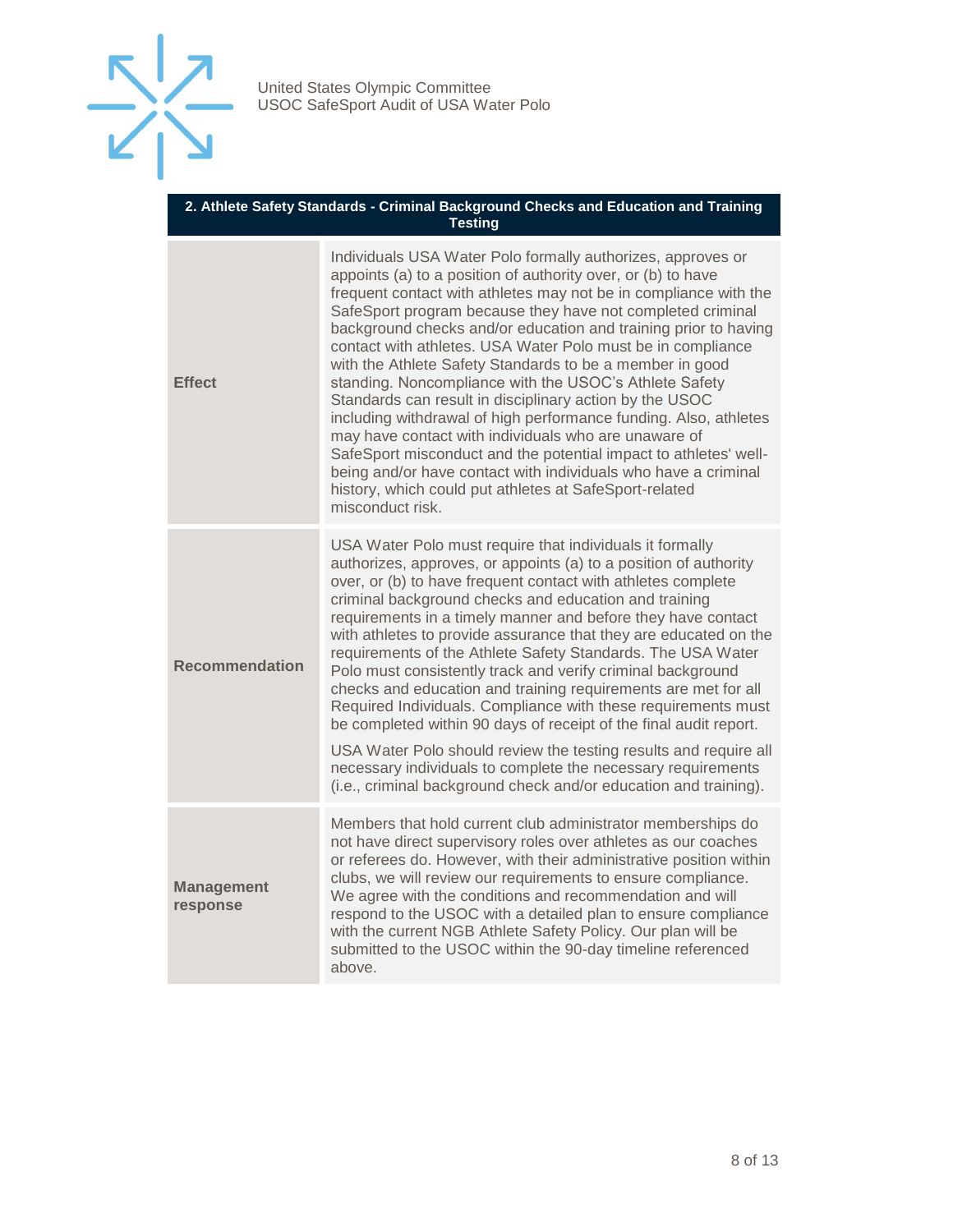

| 3. Athlete Safety Standards - Criminal Background Checks and Education and Training<br><b>Policy Requirements</b> |                                                                                                                                                                                                                                                                                                                                                                                                                                                                                                                                                                                                                                                                                                                          |  |
|-------------------------------------------------------------------------------------------------------------------|--------------------------------------------------------------------------------------------------------------------------------------------------------------------------------------------------------------------------------------------------------------------------------------------------------------------------------------------------------------------------------------------------------------------------------------------------------------------------------------------------------------------------------------------------------------------------------------------------------------------------------------------------------------------------------------------------------------------------|--|
| <b>Criteria</b>                                                                                                   | The Athlete Safety Standards state each NGB/HPMO shall<br>require criminal background checks and education and training<br>for those individuals it formally authorizes, approves, or appoints<br>(a) to a position of authority over, or (b) to have frequent contact<br>with athletes.                                                                                                                                                                                                                                                                                                                                                                                                                                 |  |
| <b>Condition</b>                                                                                                  | USA Water Polo's SafeSport-related documentation and<br>administrative material only specifically requires that coaches<br>and officials complete criminal background checks and<br>education and training requirements. However, documentation<br>provided by USAWP indicates that the "List of individuals who<br>are formally authorized, approved, or appointed to a position of<br>authority over, or have frequent contact with athletes" includes<br>"Coaches, Referees, Club Admin, and Team Training/Doctor."<br>There is nothing in the SafeSport documentation that indicates<br>anyone other than coaches and officials are subject to criminal<br>background checks or education and training requirements. |  |
| Cause                                                                                                             | USA Water Polo may not have updated its SafeSport-related<br>documentation and administrative materials to align with<br>requirements in the Athlete Safety Standards.                                                                                                                                                                                                                                                                                                                                                                                                                                                                                                                                                   |  |
| <b>Effect</b>                                                                                                     | USA Water Polo may not be in compliance with the Athlete<br>Safety Standards. USA Water Polo's must be in compliance with<br>the Athlete Safety Standards to be a member in good standing.<br>Noncompliance with the Athlete Safety Standards can result in<br>disciplinary action by the USOC including withdrawal of high<br>performance funding.                                                                                                                                                                                                                                                                                                                                                                      |  |
|                                                                                                                   | Additionally, stakeholders (e.g., coaches, staff, officials,<br>volunteers, etc.) may not know that criminal background checks<br>and education and training requirements apply to them or be<br>informed of SafeSport initiatives and the related misconduct<br>areas. Also, athletes may have contact with individuals who are<br>unaware of SafeSport misconduct and the potential impact to<br>athletes' well-being and/or have contact with individuals who<br>have a criminal history, which could put athletes at SafeSport-<br>related misconduct risk.                                                                                                                                                          |  |
| <b>Recommendation</b>                                                                                             | USA Water Polo's SafeSport policy must require that individuals<br>it formally authorizes, approves, or appoints (a) to a position of<br>authority over, or (b) to have frequent contact with athletes<br>complete criminal background checks and education and<br>training requirements in a timely manner and before they have<br>contact with athletes to provide assurance that they are<br>educated on the requirements of the Athlete Safety Standards.<br>Compliance with these requirements must be completed within<br>90 days of receipt of the final audit report.                                                                                                                                            |  |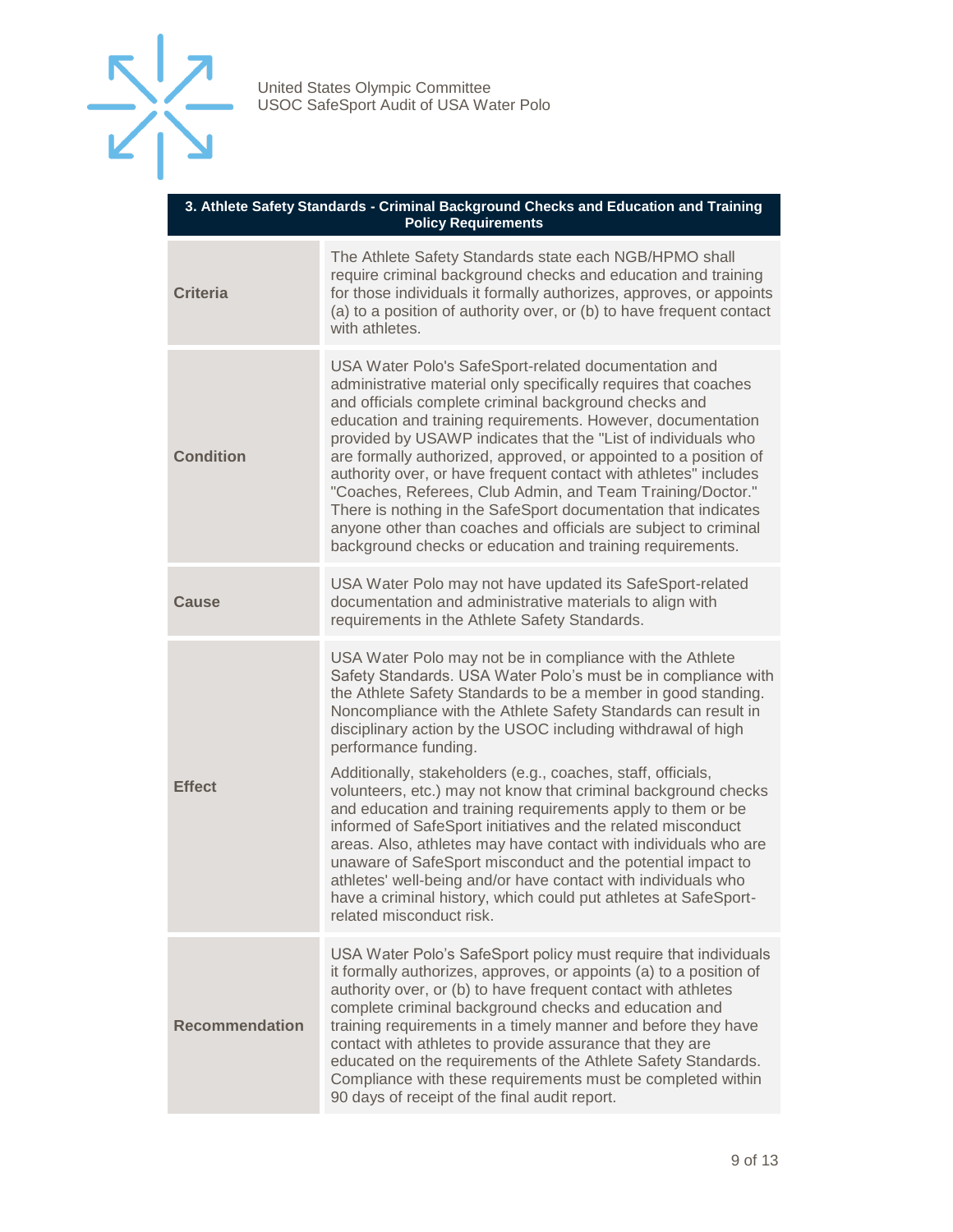

| 3. Athlete Safety Standards - Criminal Background Checks and Education and Training<br><b>Policy Requirements</b> |                                                                                                                                                                                                                                                                    |  |
|-------------------------------------------------------------------------------------------------------------------|--------------------------------------------------------------------------------------------------------------------------------------------------------------------------------------------------------------------------------------------------------------------|--|
| <b>Management</b><br>response                                                                                     | We agree with the conditions and recommendation and will<br>respond to the USOC with a detailed plan to ensure compliance<br>with the current NGB Athlete Safety Policy. Our plan will be<br>submitted to the USOC within the 90-day timeline referenced<br>above. |  |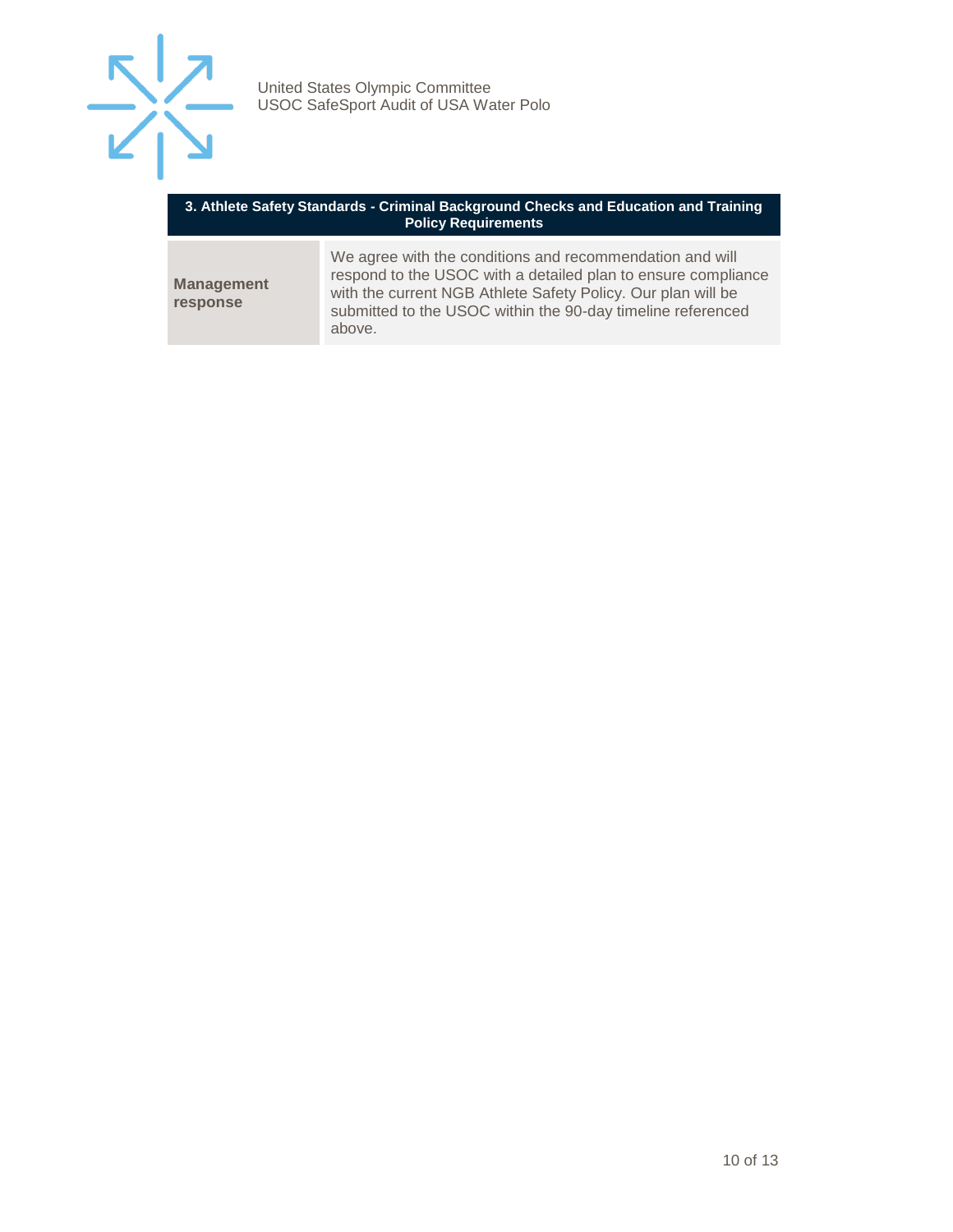

# <span id="page-10-0"></span>**Report Appendices**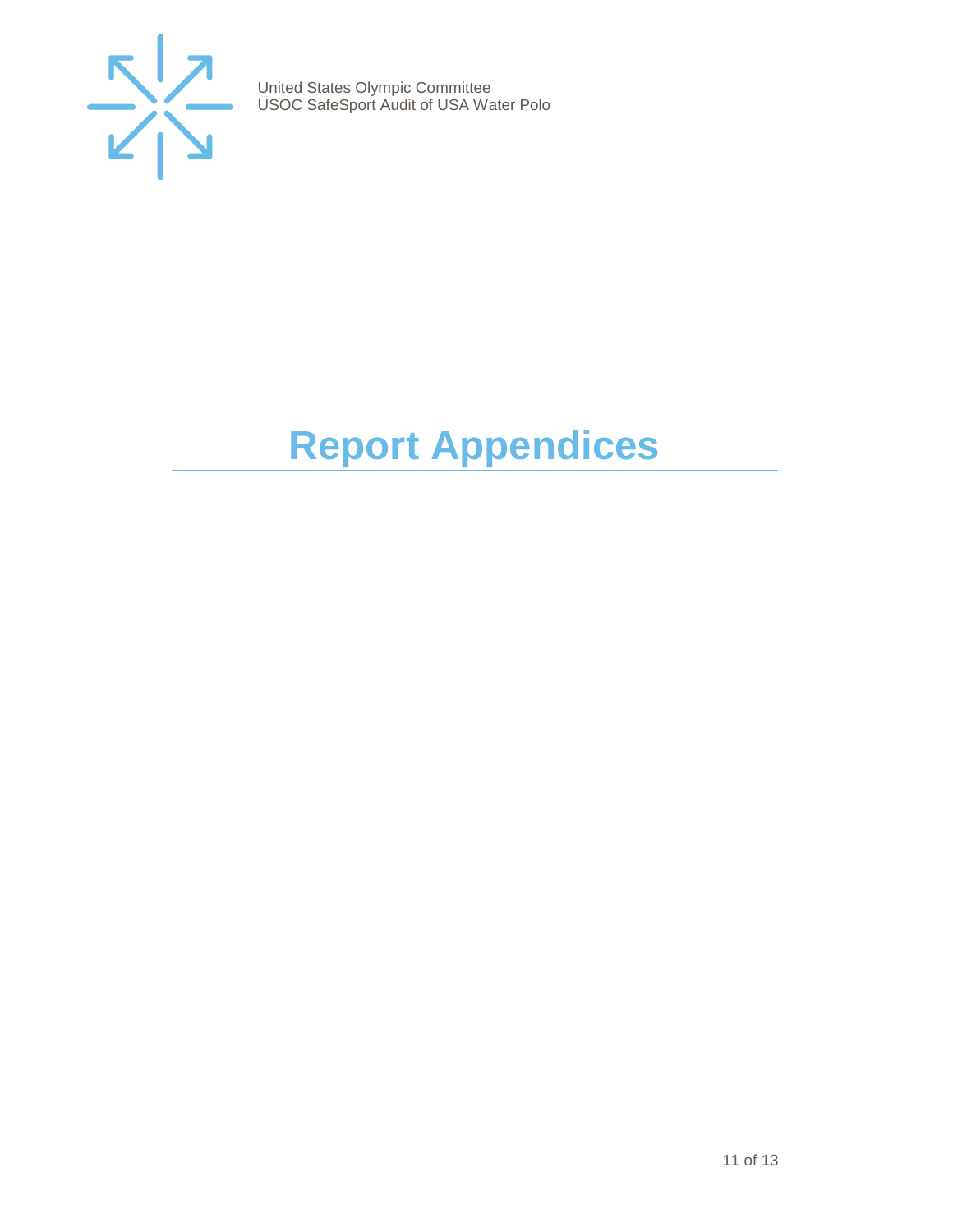

### <span id="page-11-0"></span>**Appendix A: Documents Reviewed**

We reviewed the following documents:

- > Athlete Safety Standards Program Questionnaire
- > Population listing of "required individuals"(i.e., covered individuals required to undergo background check and training)
- > USA Water Polo Athlete's Code of Conduct
- > USA Water Polo Coach's Code of Conduct
- > Bylaws of the USA Water Polo
- > USA Water Polo Grievance Procedure
- > SafeSport Audit- USAWP